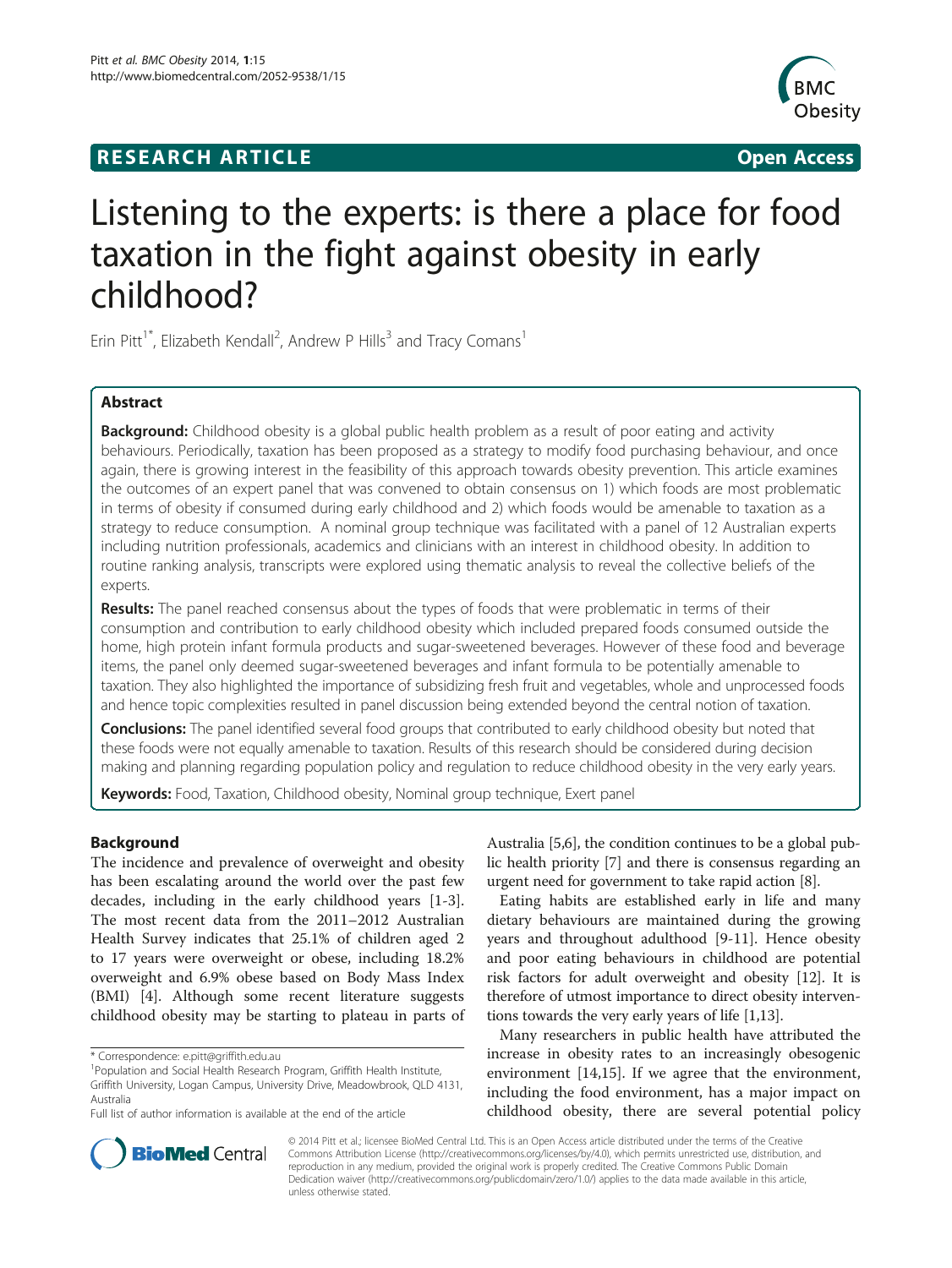levers available to influence food choices; some of which include price, availability and marketing. Taxation has been suggested and investigated as a strategy to influence price and therefore modify food purchasing behaviour [[16\]](#page-7-0) and subsequent consumption, and is a growing area of interest in the prevention of obesity [[17,18\]](#page-7-0). The interest in taxation to combat obesity is warranted given other public health successes such as the reduction of tobacco and alcohol consumption [\[19,20](#page-7-0)].

Various countries have implemented food taxation on certain groups of foods including soft drinks, snack foods and fat [\[21\]](#page-7-0). While it has been demonstrated that price increases on food negatively affect consumption [[22\]](#page-7-0), evidence on the real world effectiveness of taxation to reduce obesity rates is limited and the feasibility of taxing some food groups is unclear, particularly in the light of strong industry opposition and repeals of taxes that have occurred in the United States and Denmark [\[20,23\]](#page-7-0).

In the presence of insufficient, inadequate or conflicting evidence, it is useful to turn to expert opinion for clarity. Obtaining expert opinion through methods of consensus also derives first-hand accounts from researchers and clinicians, enabling decisions that capitalise on their experience and expertise [[24,25\]](#page-7-0). Consensus methods are useful in determining research priorities through the generation of priority qualitative information that is both relevant and reliable [\[26](#page-7-0)]. Consensus building methods can address individual discrepancies and reach shared or collective agreement about a way forward but still retain the diversity of different perspectives [\[27\]](#page-7-0).

This paper describes a consensus-based investigation of Australian experts aimed at identifying foods that are most problematic in terms of consumption during early childhood and those that might also be amenable to taxation as a strategy to reduce consumption. Our research addresses a gap in the literature around the understanding of the relative importance of particular food groups to obesity development in early childhood and the responsiveness of these foods to taxation from the unique perspective of academics, researchers, clinicians and policy makers. This paper also reports on the use of a systematic consensus-building method - the nominal group technique, as a tool for identifying priority foods with the potential to respond to taxation.

# Methods

We applied the nominal group technique [[28](#page-7-0)] which enables a selected group of participants to generate and share ideas, undertake discussion to clarify those ideas and then rank ideas to identify the top priorities for all group members [\[29\]](#page-7-0). This process permits effective group decision-making and builds consensus by allowing contentious issues to be addressed collectively. It enables the simplification of complex areas and establishment of

priorities at the same time as fostering in-depth discussion of issues surrounding the topic [[28](#page-7-0),[30](#page-7-0)].

#### **Participants**

A list of potential expert panel members was constructed by Chief Investigators and team members and was achieved using a combination of methods. Prominent publications and literature were reviewed as identified through literature searches relating to childhood obesity, nutrition, taxation and public policy in the Australian context. Snowballing and purposive sampling was also used to ensure inclusion of key organizations (e.g. Food Standards Australian and New Zealand (FSANZ)) as well as government public health departments and universities. Criteria for inclusion as a member of the panel included holding a position in Australia as a researcher, teaching academic or clinician with significant experience, contribution and public presence in a combination of areas of areas including nutrition, public policy and childhood obesity. Experience and contribution was deemed significant based on a track record of international journal publications, speaker invitations or involvement in relevant professional organisations.

Participants were purposively sampled to ensure that the final mix of invited experts represented both clinical and research fields. Fifteen experts were invited to attend, with three people unable to participate. The final panel was comprised of twelve Australian experts, including five clinicians, two researchers and five people with dual roles in both research and academia. Ethics approval for this research was obtained through the Griffith University Human Research Ethics Committee (HREC - MED/32/ 12/HREC). Written informed consent to participate was obtained from all members of the panel.

#### Procedure

Experts were provided with pre-reading material during the week prior to the panel discussion. The material summarised the epidemiology of childhood obesity, trends in expenditure, consumption and commercial sales of key categories of foods; particularly beverages (e. g. sugar-sweetened and artificially sweetened) and unhealthy foods (e.g. take-away foods, snacks and confectionary). No interpretation or discussion of the facts was provided.

The expert panel was a closed event held at a hotel near to Brisbane airport to accommodate travel arrangements of inter-state panel members. The panel convened for 3.5 hours which commenced with a welcome and introduction session followed by a presentation of background information, a summary of the evidence and an outline of the purpose of the meeting. Four members of the research team were present to record and manage the process. The panel discussion was facilitated and all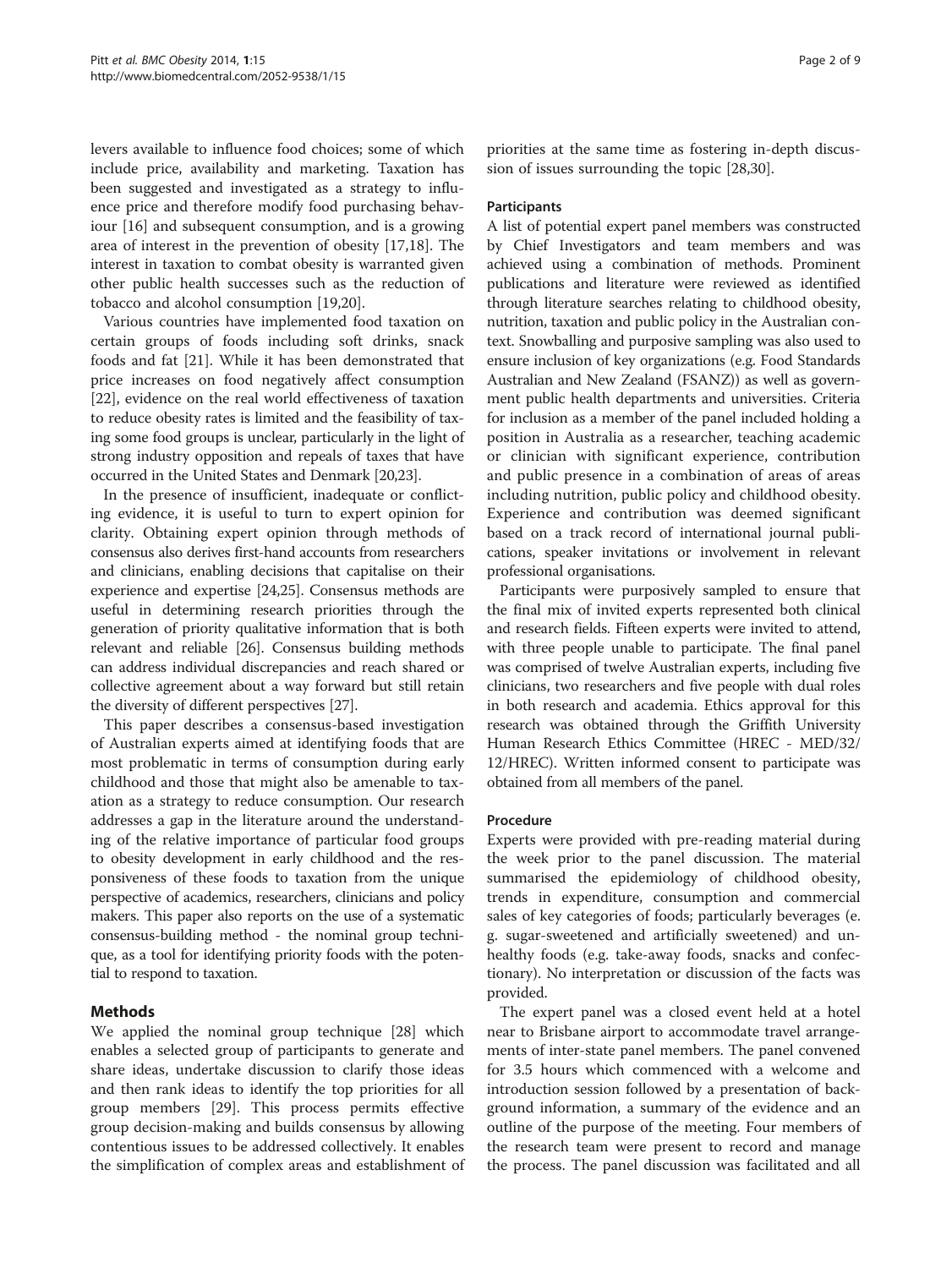sessions were audio recorded with written consent of participants.

The first stage of the nominal group technique required panel members to individually identify key foods that they considered to be the strongest contributors to obesity in early childhood. Panel members then individually presented their top idea to the larger group. Members each presented a single idea without significant discussion. The technique requires participants to present only one idea and not to engage in discussion about each idea until later. However in reality it is necessary to accommodate the flow of the discussion, subsequently minor discussion was allowed and other relevant ideas of importance that were nominated out of sequence were recorded. Each idea was written on large format paper and placed around the room for later clarification. The clarification process involved group discussion about the nature of the idea, the overlap amongst ideas and any definitions that needed to be refined.

Once all the ideas were exhausted and clarified they remained on display around the room for panel members to view. Panel members were then asked to vote for their top priorities. Members were each given five stickers numbered one to five which they were asked to place alongside their top priorities (i.e. the foods that they believed would most impact on obesity if consumption was reduced), with five representing the most important idea (i.e. the most points). Multiple points could be allocated to a single idea if desired.

Votes given to each idea were totalled to identify the ideas that were considered most important to the entire group. The top priorities were then described in more detail and subjected to a group discussion about how influential and feasible implementation of taxation would be in relation to the identified food items. The discussion focused on price elasticity for each of the top priorities (i.e. how much would consumption of this food item change if price increased), substitution (i.e. is there a close substitute that may be more or less healthy) and practicality (i.e. what would be the barriers to, or facilitators of, taxation).

#### Data analysis

The panel discussion was transcribed verbatim and stored in NVivo 10.0. Identification of key themes from transcripts was undertaken with qualitative analysis software by one author (E.P.). Coding of themes was validated through cross checking by a second author (T.C.) with additional discussion to resolve discrepancies.

#### Results

#### Identifying and prioritising key foods

"What is it that causes obesity? Well, any drink, which contains calories, any food, which contains calories."

Through the Nominal Group Technique, a number of problem foods and other important factors associated with childhood obesity were identified. The outcome of voting can be seen in Table 1. The first column contains the number of votes allocated to each category of food, with larger votes indicating higher priority based on the perceived importance to childhood obesity.

Table 1 Key foods and other relevant issues/factors contributing to obesity in 0 to 5 year old children

| Number of votes <sup>a</sup> | Identified key foods, issues and factors                                                                            |
|------------------------------|---------------------------------------------------------------------------------------------------------------------|
| Total: 66 votes              | Sweetened drinks                                                                                                    |
| Soft drinks: 25 votes        | · Soft drinks (carbonated beverages)                                                                                |
| Sweet drinks: 41 votes       | • Cordials                                                                                                          |
|                              | • Other sugar-sweetened beverages                                                                                   |
|                              | • High fat and sweetened flavoured milks                                                                            |
|                              | • Fruit juice, fruit drinks and vitamin waters                                                                      |
| Total: 32 votes              | Portion-packed snacks and portion sizes                                                                             |
| Portion-packed snacks:<br>16 | • Tiny Teddies                                                                                                      |
| votes                        | • Individually wrapped packs                                                                                        |
| Portion sizes: 9             | • Sweet and savoury snacks such as cake bars,<br>chocolates and muffins                                             |
| Chips: 7 votes               | • Packets of chips                                                                                                  |
| 26 Votes                     | Increase consumption of fruit, vegetables,<br>legumes, whole grain cereals and milk,<br>yoghurt and cheese          |
|                              | • Remove tax deduction on advertising and<br>subsidizing freight or removing tax on<br>freight of healthy foods     |
|                              | • Tax particular foods in order to subsidize<br>fruit and vegetables                                                |
|                              | • Position fruit and vegetables as healthy<br>alternatives through use of subsidies to<br>increase equity of access |
| Total: 20 votes              | Fast foods                                                                                                          |
| Fast food: 13 votes          | • Well known icons such as McDonald's<br>Hungry Jack's, Red Rooster and Subway etc.                                 |
| 'Red foods': 7 votes         | • Drive through, up-sizing and 24 hour<br>operation                                                                 |
|                              | • Serving size                                                                                                      |
|                              | • Advertising                                                                                                       |
|                              | · Energy fat, sugar and sodium content                                                                              |
|                              | · Provision of 'meals'                                                                                              |
| 15 votes                     | Infant formula                                                                                                      |
|                              | • High protein infant formula products                                                                              |
|                              | • Follow on formula for toddlers                                                                                    |
| 13 votes                     | Processed meats and meat alternatives                                                                               |
|                              | • Chicken nuggets and sausages                                                                                      |
|                              | • High fat and sodium content                                                                                       |

<sup>a</sup>12 experts had a total of 15 votes each to allocate. The total votes should add to 180, thus there are 8 votes that cannot be accounted for.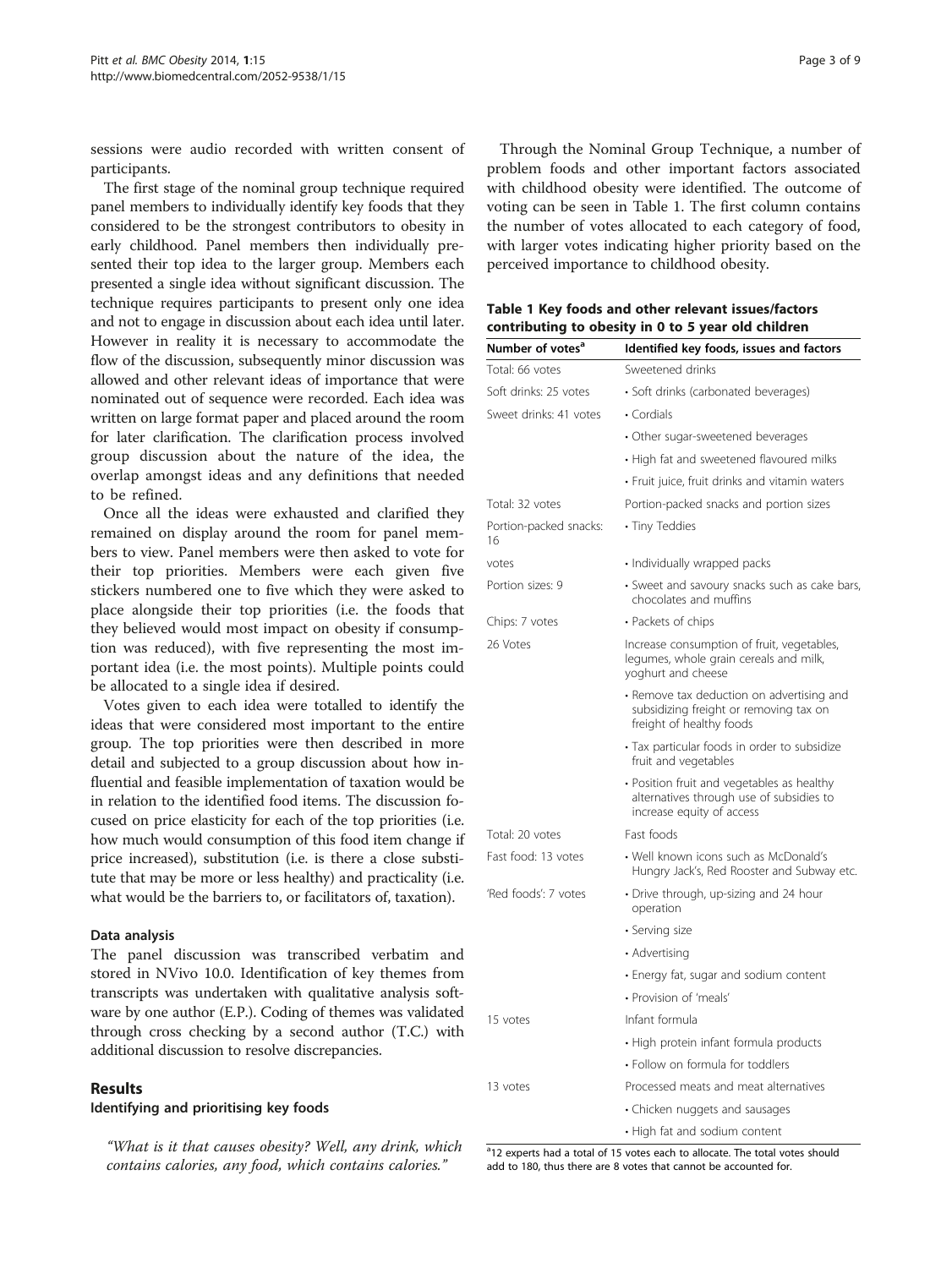The voting process revealed a clear consensus among the experts that the most problematic food group was sweetened beverages. The experts agreed that reducing consumption of sugar-sweetened drinks would impact most significantly on childhood obesity. Although achieving less than half the votes allocated to sugar-sweetened drinks, portion-packed snacks and take-away foods were also considered problematic for childhood obesity. Of slightly lower importance were high protein infant formula products and processed meats. Experts believed that an important strategy was to increase consumption of fresh foods with high nutrient content.

#### Determining the ability to influence consumption

Following the initial voting, panel members discussed the amenability of each food group to influences on consumption such as taxation. In discussing the potential influence of taxation, panel members considered the extent to which price influenced consumption. Additionally, the panel unanimously agreed that food taxation efforts should also consider means to increase the consumption of healthy foods consistent with the Australian Dietary Guidelines and The Australian Guide to Healthy Eating. Particularly through means such as subsidies, increasing consumption of healthy foods was viewed by the panel as a potentially acceptable strategy to society that would enable equity regardless of financial means and might facilitate a greater level of impact in reducing consumption of problem foods in early childhood.

The notion of product substitution was also raised by the panel when contemplating how food consumption is influenced by price (i.e. the extent to which a particular product would be replaced by another product of either greater or lower health value). The panel noted that increasing the price of some food and beverage items through taxation could successfully reduce consumption, but in many cases they identified alternative products that could potentially be less healthy.

The panel agreed that sugar-sweetened drinks could be amenable to taxation as most drinks represented relatively distinct products that could be easily defined; however, they noted some complexity in relation to the impact of taxation. They provided examples of the way in which the beverage industry actively promoted product substitution in response to price fluctuations. For example, as 100% fruit juice increased in price, beverage companies began marketing substantially cheaper sweetened fruit drinks with lower percentages of juice content.

"…substitution has been shown in juices and juice drinks so that juice drinks have had increases in sales…and some of the juice drinks that have 25-50% juice have gone up [in price] and the pure fruit juices haven't so the people have been substituting those because they are a lot cheaper…"

They also noted that taxation on sugar-sweetened drinks may have no effect on product substitution depending on the nature of the product or brand. Some expensive brands of soft drink, for instance, are so popular that preferences may not be substantially altered by price increases. Aside from product substitution, another perspective provided by a panel member raised the notion that consumers should either be having less of unhealthy foods or having nothing, instead of substituting:

"…we talk about…substituting food, when ultimately, from my perspective, another message is actually having less. It seems to be lost in this whole thing about what should we be having instead of something, well, the answer is nothing."

The panel discussed the role of high protein infant formula in contributing to obesity. They mentioned this particular group of products is usually of lower quality and is an unnecessary product for young children in the general population above the age of 12 months, who can gain all nutritional requirements from a regular adult diet. Thus the panel felt this distinct group of products would be amenable to taxation to reduce consumption. Panel members mentioned the potentially regressive nature of tax on this particular product however this was not discussed in detail, nor were comment made on the influence of taxation for lower income groups.

#### Consensus outcomes

Final voting resulted in consensus on four dominant foods and concepts. Consensus outcomes can be seen in Table 2. Sugar-sweetened drinks and low quality infant and toddler formula products were identified as reasonable and practical to apply taxation. In addition to this, the panel unanimously felt subsidizing healthy foods was of utmost importance. In terms of prepared foods consumed outside the home and other food groups discussed, panel members agreed that they would not be amenable to taxation; not because they were insensitive

#### Table 2 Final consensus

| Prepared foods consumed outside the home <sup>a c</sup> |
|---------------------------------------------------------|
| .                                                       |

- 2. High protein infant formula products
- 3. Sugar-sweetened drinks<sup>a b</sup>
- 4. Subsidizing fresh fruit and vegetables; whole and unprocessed foods<sup>d</sup>

<sup>a</sup>problematic in terms of consumption during early childhood. bpotentially amenable to taxation. <sup>c</sup>not amenable to taxation.

dto be considered in addition to taxation.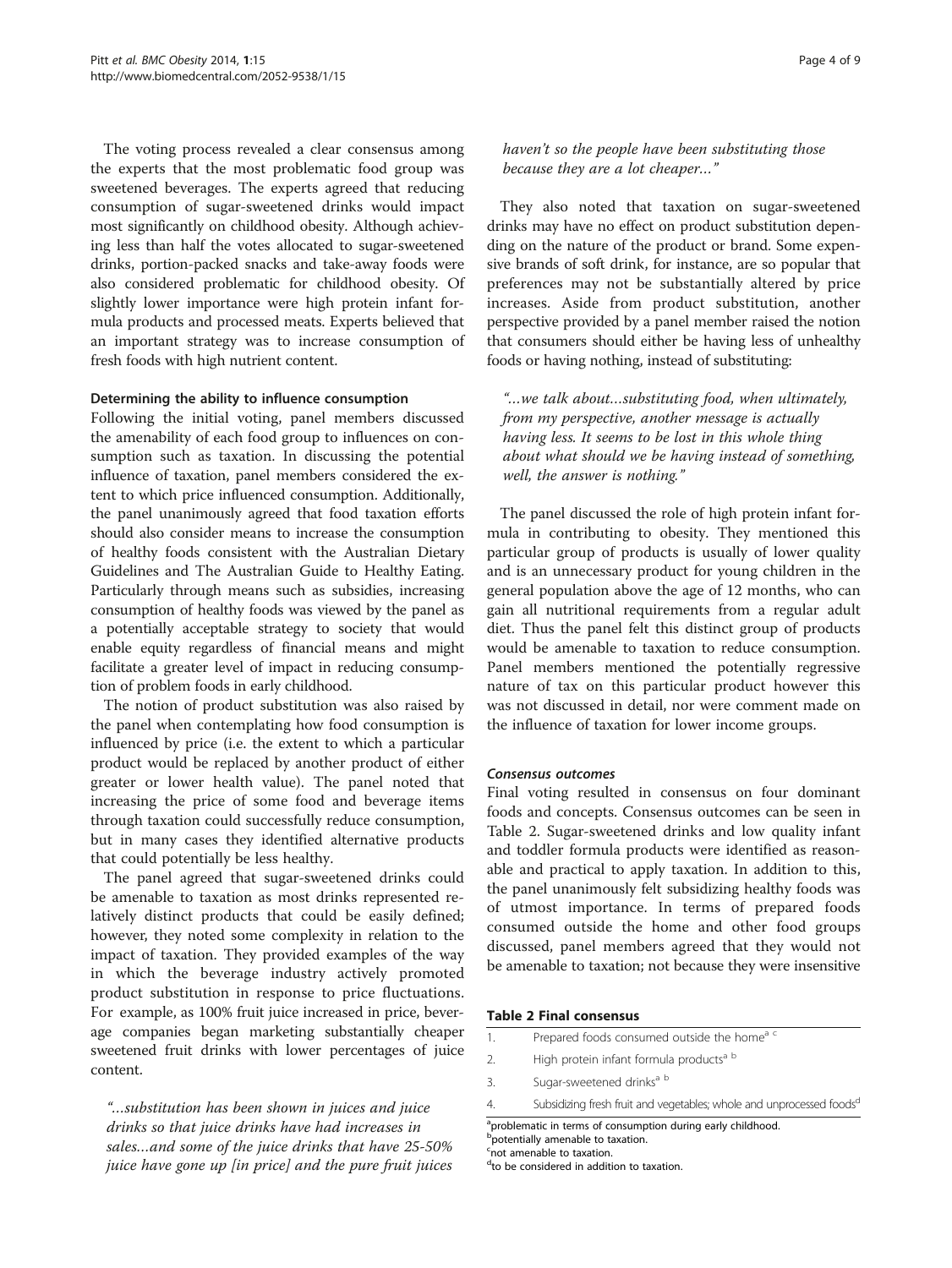to price fluctuations, but because the application of taxation was complicated by a number of fundamental issues. These complications included (1) problems associated with definitions, (2) lack of consensus about the evidence supporting a focus on these foods, (3) significant complexity around the energy or nutrient density of these foods and how this content would be taxed, (4) the power of specific companies and the food industry, (5) equity issues associated with food security for those on low incomes, and (6) the increasing presence of unhealthy foods in society.

A member of the panel provided a different perspective on food taxation complexities by saying:

"People get this analogy with smoking but it is not like smoking. There is no benefit at all in smoking, just pure danger, but with food, it's not like that. It's a gradient so therefore what do you tax?"

# Issues and barriers associated with taxation Food category and product definitions

The expert panel frequently discussed problems with definitions of certain food products when considering taxation. For example, what constitutes a snack or treat? How do we define fast food? It was thus identified that the ambiguity regarding definitions associated with particular food categories makes it difficult to conceptualise how a strategy such as taxation might be effective in reducing unhealthy food consumption. In relation to "fast food", panel members discussed iconic fast food chains as most representative of typical fast food. On the other hand, they were unsure whether purchasing a salad-laden burger from a hamburger shop or franchises selling healthier options would still be considered as fast food. Discussion was held around whether foods and beverages should be defined based on attributes such as their nutrient content or portion size.

In terms of portion sizes of food items, a major concern is the relationship between energy density and nutrient value. Thus in relation to childhood food intake, not only does the type of food need to be considered but also the serving size provided. The panel discussed the importance of identifying where the bulk of the energy intake is coming from in the 0–5 years age group. It was highlighted that sweet snacks is what partly drives the energy density increase in young children. Overall, energydense and nutrient-poor foods provide a substantial portion of children's energy intake. This raised the notion of how taxation could be considered using energy density as a potential criterion, yet no easy solutions were conceivable.

"…the little cake bars that come portion packed and are easy to buy as a snack. They are incredibly

difficult to define so to actually write some sort of regulation to tax them as a group would be nigh on impossible…"

Food category and product definitions were deemed to be very complex topic and the panel found it very difficult to define majority of food and drink items for the purposes of taxation. The only exception to this was sugar-sweetened drinks which were seen as potentially easier to target in terms of definition and that the public generally understand they are not a healthy choice of beverage. Furthermore, it was deemed easier to separate out soft drinks from other sugar-sweetened beverages as it is a defined product and usually marketed separately.

Apart from the challenge associated with defining various foods and beverages, the panel raised the concept of labelling foods as either 'good' or 'bad'. Some members of the panel considered it problematic to refer to foods in this manner. For example, they felt it could potentially contribute to stigma, discrimination and social alienation for people consuming such food items:

# "…you're bad for eating that food…"

In addition to this, the panel mentioned that the public often change their reporting of food consumption, particularly under-reporting their usual intake when responding to national or state nutrition surveys; again, potentially as a result of perceptions associated with consuming less healthy food options or "bad" foods.

#### Evidence

The availability of scientific evidence regarding food and health was considered of utmost importance during the panel's discussions, particularly when contemplating and proposing foods that may be potentially amenable to taxation. The panel felt all discussion should be defensible and based on evidence. It was mentioned that soft drink consumption had received considerable attention in the recent past with an increasing evidence base for the potential impact of high consumption levels on health. However, evidence is not always conclusive regarding all sugar-sweetened beverage consumption and there is insufficient evidence for other food and beverage items. In a response to a lack of evidence between some foods and health, panel members noted there is a need to continually contribute to the evidence base through best practice and novel solutions to address the complexities of obesity in the early childhood years. The panel highlighted the importance of looking at consumption data and agreed this could help inform the evidence base for areas that currently do not have strong evidence.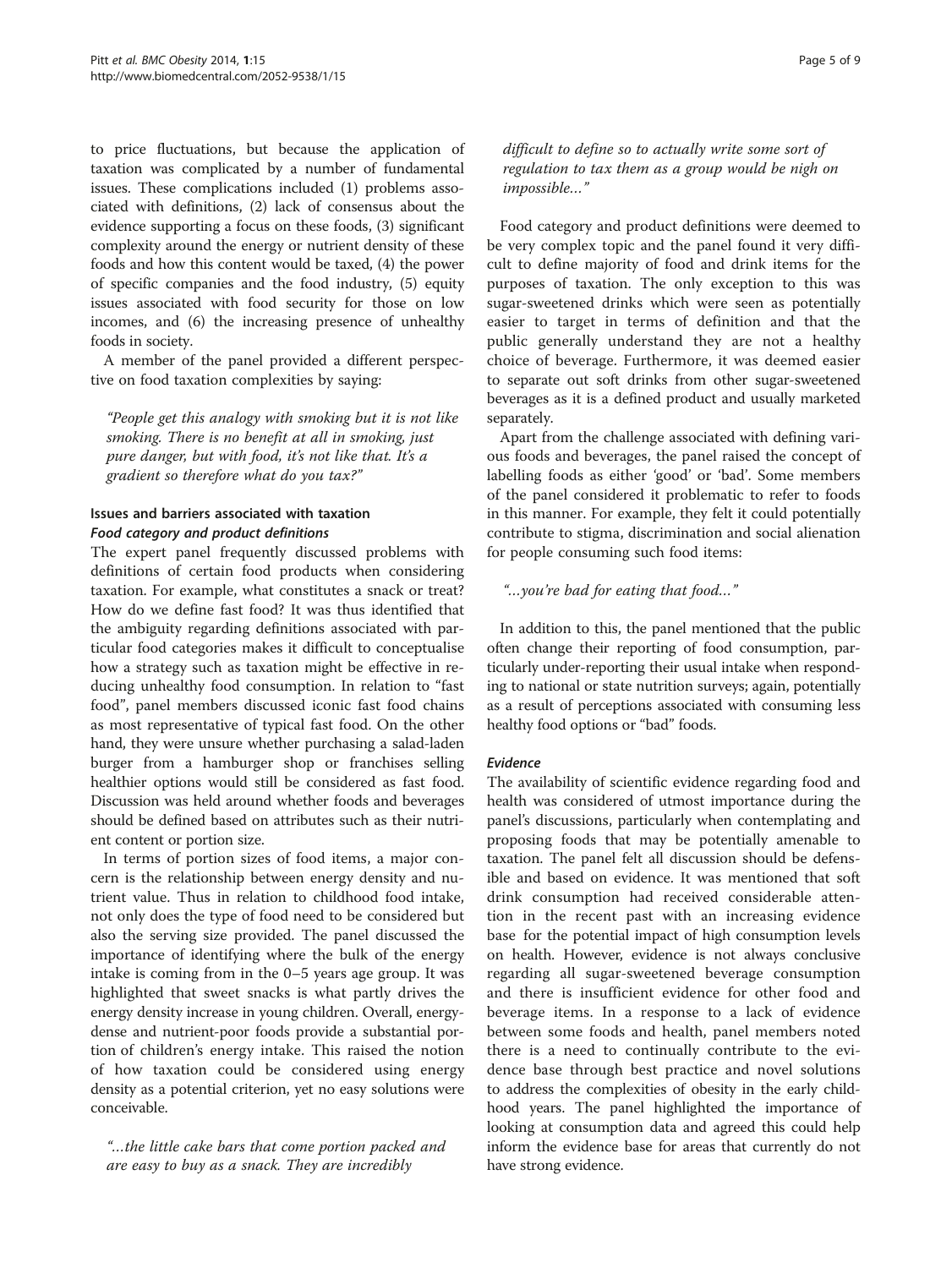"…I think there needs to be some action…perhaps before the conclusive evidence is there…"

#### Vested interests of industry players

The panel raised the role of food companies and industry more broadly as a potential barrier to facilitation of population level policy change and regulation of unhealthy foods. For example, there was particular discussion around food companies paying exorbitant fees for shelf space in supermarkets to promote their products:

"Companies already pay for particular shelf space or pay for particular shelves and they're more than willing to do it...It works beautifully. ...the shelf that's most expensive is for the small child sitting in the shopping trolley…"

The concept of industry 'loopholes' and 'tactics' was identified in relation to companies readily changing product ingredients to meet changing food standards and requirements, thereby demonstrating efficiency in their ability to constantly adjust and adapt. Taking action to reduce unhealthy food consumption essentially means taking on some of the largest companies in the world. The panel discussed the extremely influential role of the food industry and their ability to influence eating practices of some members of society. A more appropriate balance is needed between the business imperative of industry and social responsibility, including a stronger engagement with the industry sector to effect population level policy. This is particularly challenging in the context of potential changes to taxation.

# Equity issues

Members of the panel expressed concern about ensuring equity for all Australians, particularly disadvantaged populations, when considering taxation initiatives. Some panel members conveyed it would be more important for the health of disadvantaged people to subsidize healthy foods rather than increase the tax on less valuable foods:

"Poor people are the ones who are obese and we're going to tax them more. It seems very inequitable unless you then reduce the price of fruit and veg…"

### The increasing presence of unhealthy food in society

The panel discussed that serving sizes or portion sizes have been changing over time and are generally becoming much larger. This demonstrates that the perception of what is 'normal' in society has been re-defined over time and has had a profound effect on food intake and how we think about food. Members of the panel expressed comments such as:

"We have redefined treats as something you have any time you want but that's not the right definition and at the same time this redefines what is normal."

Although it is feasible to investigate taxation as a means to reduce unhealthy food consumption in the early childhood years, a notion that was frequently raised during the panel discussions was the importance of promoting nutrient rich food choices for children as opposed to simply thinking about how to steer children away from foods that are detrimental to their health. The panel considered that taxation of unhealthy foods and promotion of nutrient rich food sources in combination could potentially help influence perceptions as well as social and cultural norms regarding the presence and availability of less healthy food options.

#### **Discussion**

Panel discussion resulted in a positive consensus regarding taxation of sugar-sweetened beverages. However, the overall task of identifying foods potentially amenable to taxation was evidently not an easy decision for the experts, particularly given the contribution of discussion to a significant number of barriers and issues, which subsequently played a central part in reaching consensus. Barriers such as lack of definitions for food items, portion sizes and the nutrient density of foods were deemed to hinder support for taxation methods to reduce unhealthy food consumption in the early childhood years. The effective conceptualisation of taxation is a barrier in itself [[21](#page-7-0)]. This and a number of other barriers such as the role of food industry are corroborated with previous research outcomes [\[31\]](#page-7-0). Moreover, subsidizing fresh foods was a dominant theme in the expert panel discussions and ultimately became one of the key outcomes of consensus. Previous research however, is inconsistent regarding the effectiveness of subsidies in reducing obesity rates [\[21,32\]](#page-7-0).

The discussion about positively impacting population health through implementation of taxation was very insightful. The expert panel contributed a range of diverse individual opinions, allowing insight to those who were supportive or against the idea of implementing food taxation. Moreover, panel members were careful in their rigorous discussion around making the assumption that introduction of food taxation would causally result in change a in consumption, however there is evidence to suggest that this might be so [[21\]](#page-7-0).

Panel discussion highlighted that taxation should be considered in relation to overall health, rather than taxing food solely to address the obesity crisis. A panel member went on to elaborate that there is an interest in food for many reasons other than the link to obesity and that many of the topics discussed by the panel will have an impact on disease outcomes in general. In addition to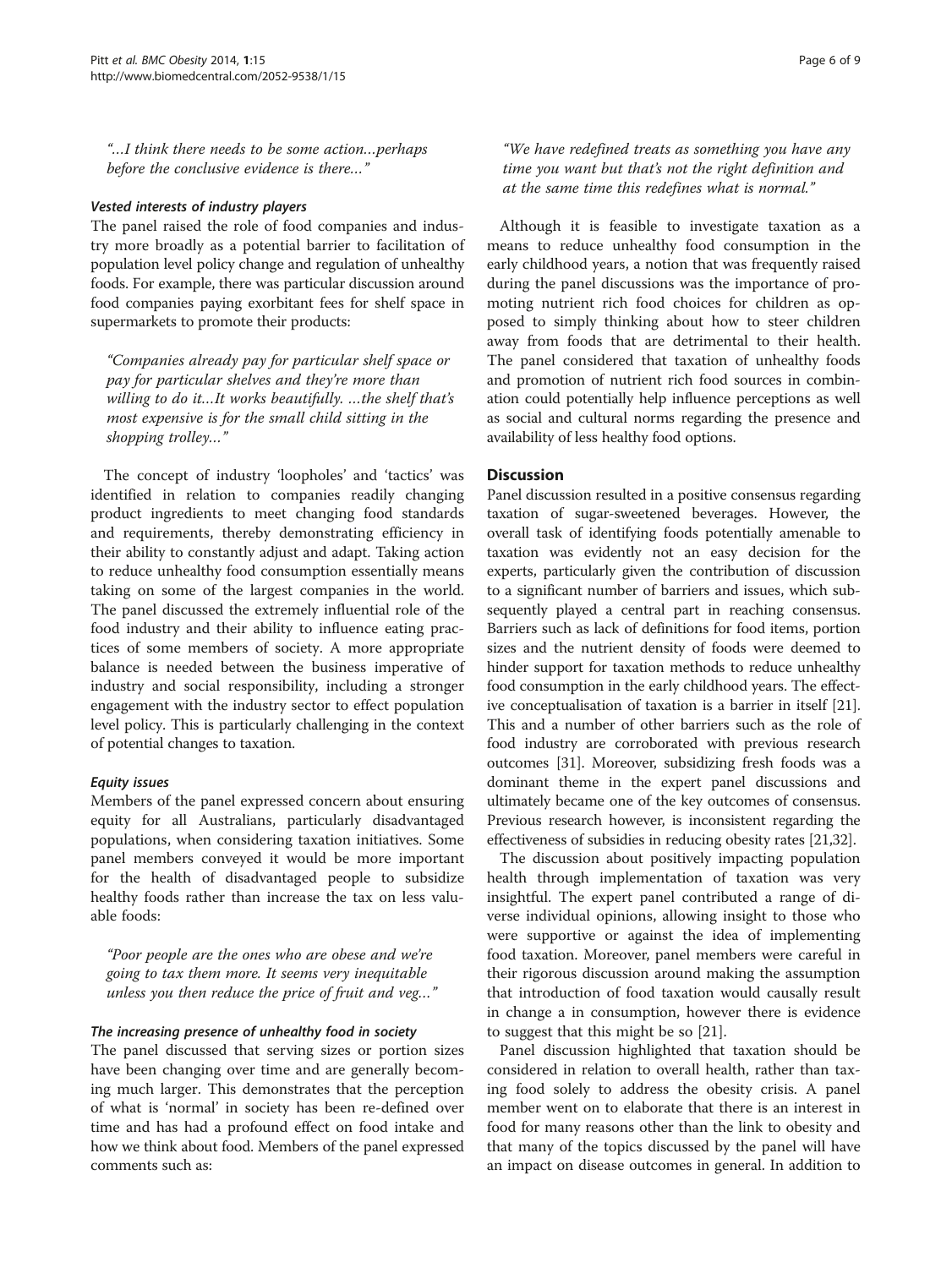this, the panel thought it would be best to make broad consensus statements to highlight multiple health benefits to consumers in general, rather than specifically for young children and also highlight taxation as a package of complementary measures to make it even more effective. Thus there was unanimous agreement and acknowledgement that taxation should not occur in isolation to a suite of other strategies [\[33\]](#page-7-0).

This research concentrates on dietary elements, specifically consumption of unhealthy or 'non-core' foods in contributing to early childhood obesity. The breadth of discussion on early childhood dietary intake continues to highlight and support the complexity of early childhood obesity with no easy answers or solutions [[34](#page-8-0)]. The array of childhood obesity determinants is a dynamic interplay of genetic, perinatal and early life factors, physical inactivity, environmental factors and family factors [\[35\]](#page-8-0). Panel members reiterated that obesity is an extremely complex health state when considering types of foods, particular age ranges as well as the context of energy intake, energy expenditure and growth.

We believe this is the first study that explores expert opinions considering population level taxation to reduce childhood obesity. This article represents a summary of professional opinion from the unique perspective of experts in the field. Strengths of this research include utilising the nominal group technique which is still a relatively new method, particularly in the health field. The benefit is in the purpose of the technique to force a decision, no matter how hard it might be. The forced decision does not mean a correct answer has been identified [[25\]](#page-7-0), but in line with consensus methodology, has identified a number of potentially feasible priorities regarding food and beverage taxation and new evidence as to where public health and policy efforts could be directed.

The current research is not without its limitations. The complexity of the topic along with undertaking specific, sequential tasks meant that panel members needed to seek clarification on the process and activities on several occasions to ensure clarity and understanding. Another limitation is that although lack of definitions of food groups or items was continually identified by the panel as a significant barrier to food taxation, it was out of the scope and purpose of this research to define some of the problematic categories. Further to the research scope, this research only considered the contribution of whole foods and food items in contributing to early childhood obesity and did not delve into macro or micronutrients or a multitude of other diverse factors associated with obesity. Finally, the panel process was convened over a period of three and a half hours due to travel arrangements of experts. Regardless, a panel of longer duration may or may not have altered the

outcomes of this process, given the intended purpose of forcing a decision and outcome.

One particular area for ongoing research would be to investigate the price elasticity of proposed taxable foods. In the Australian context, only broad categories of foods have been explored such as dairy, meat, fruits and vegetables [[36](#page-8-0)], rather than the specific foods identified in this study and work has not focussed on the impact of changes in price in the food intake of children. This would help to theoretically identify the likely impact of taxation on consumer food choices and consumption for a range of different food and beverage items. Evidence synthesising U.S. studies [[22\]](#page-7-0) suggests that take away or restaurant food, soft drinks, juice, and meats are the most sensitive to price changes with a 10% increase in soft drink prices likely to decrease consumption by 8-10%.

As suggested by the panel, increasing only soft drink prices however, may lead to substitution of fruit juice or other sweetened drinks thereby not having the desired outcome of reducing obesity rates. The impact of this substitution is unclear and Andreyeva and Colleagues [[22](#page-7-0)] suggest that further studies are required to investigate cross-price elasticities to determine what the substitution rates will be in order to target strategies to reduce obesity effectively. Even if these foods are shown to not be particularly price sensitive or substitution occurs, taxation may still be a useful public health strategy if used to crosssubsidize healthy food options or education.

It seems imperative to generate consistent definitions or criteria to distinguish between particular food items or groups. Definitional issues are problematic for a range of different sub-disciplines of nutrition. Contribution to clarification of definitions would provide enormous benefit to a number of research endeavours within the field of health and nutrition. Finally, although we know energy-dense nutrient-poor food choices comprise a significant proportion of early childhood energy intake, it is suggested to investigate particular dietary patterns and trends of children to identify the bigger picture of diet consumption, rather than just the contribution of individual foods.

# Conclusion

Results of this research highlight priority areas regarding food and beverage taxation which have applicability and relevance to developed and developing countries alike. The outcomes indicate taxation should not be dismissed in endeavours to reduce childhood obesity and could have a wider impact than just in the early childhood years. This research has contributed unique expert opinion from researchers, academics and clinicians around Australia. The expert panel explicitly identified foods contributing most to early childhood obesity and have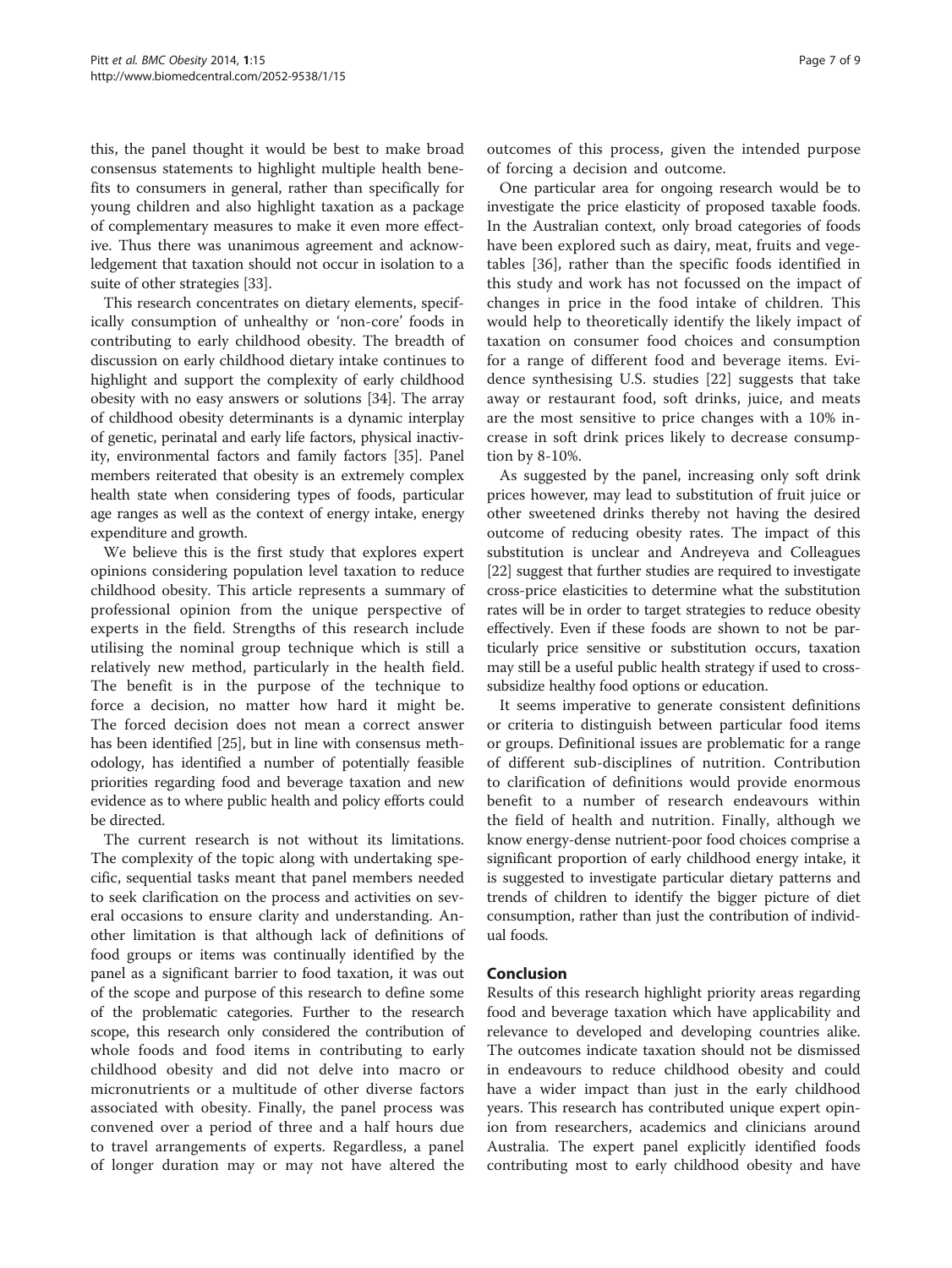<span id="page-7-0"></span>proposed potential leverage points in the form of consensus outcomes where taxation may have its best chance of success - for example, taxing sugar-sweetened beverages. Future work should rigorously explore the feasibility of each individual consensus outcome in further detail.

#### Competing interests

The authors declare that they have no competing interests.

#### Authors' contributions

All authors (EP, EK, APH and TC) contributed to designing and facilitating the study. EP undertook data entry and both EP and TC contributed to the interpretation of results. All authors (EP, EK, APH and TC) contributed to writing, editing and approving the manuscript for submission.

#### Acknowledgements

The present study was funded by the Australian National Preventive Health Agency. (Project reference number: 17COM2011). Tracy Comans was also supported by the above grant. Erin Pitt was supported by a Griffith University Postgraduate Research Scheme scholarship. Elizabeth Kendall was supported by Griffith University and the Centre of National Research on Disability and Rehabilitation Medicine. Andrew Hills was supported by the Mater Medical Research Institute and Griffith University. Ethics approval for this research was obtained through the Griffith University Human Research Ethics Committee (HREC - MED/32/12/HREC). The authors would like to acknowledge the contribution of the Brisbane Childhood Obesity Panel and appreciation must be shown to the project's chief investigators in guiding the formation of the overall research. The authors would also like to acknowledge Angela Simons as former project manager, and Nicole Moretto and Simone Braithwaite for their independent contribution through review of the manuscript prior to submission.

#### Author details

<sup>1</sup> Population and Social Health Research Program, Griffith Health Institute, Griffith University, Logan Campus, University Drive, Meadowbrook, QLD 4131, Australia. <sup>2</sup> Centre of National Research on Disability and Rehabilitation, Population and Social Health Research Program, Griffith Health Institute, Griffith University, Logan Campus, University Drive, Meadowbrook, QLD 4131, Australia. <sup>3</sup>Griffith Health Institute, Griffith University and Mater Research Institute – The University of Queensland, Raymond Terrace, South Brisbane, QLD 4101, Australia.

#### Received: 2 April 2014 Accepted: 25 July 2014 Published: 8 August 2014

#### References

- 1. Hesketh KD, Campbell KJ: Interventions to prevent obesity in 0-5 year olds: an updated systematic review of the literature. Obesity 2010, 18:S27–S35.
- 2. Lobstein T, Baur L, Uauy R, TaskForce IIO: Obesity in children and young people: a crisis in public health. Obes Rev 2004, 5(Suppl 1):4–104.
- 3. Wang Y, Lobstein T: Worldwide trends in childhood overweight and obesity. Int J Pediatr Obes 2006, 1(1):11–25.
- 4. Australian health survey: first results, 2011–12. [\[http://www.abs.gov.au/](http://www.abs.gov.au/ausstats/abs@.nsf/Lookup/4364.0.55.001main+features12011-12) [ausstats/abs@.nsf/Lookup/4364.0.55.001main+features12011-12](http://www.abs.gov.au/ausstats/abs@.nsf/Lookup/4364.0.55.001main+features12011-12)]
- 5. Olds TS, Tomkinson GR, Ferrar KE, Maher CA: Trends in the prevalence of childhood overweight and obesity in Australia between 1985 and 2008. Int J Obes 2010, 34(1):57–66.
- 6. Booth ML, Dobbins T, Okely AD, Denney-Wilson E, Hardy LL: Trends in the prevalence of overweight and obesity among young Australians, 1985, 1997, and 2004. Obesity (Silver Spring, Md) 2007, 15(5):1089–1095.
- 7. World Health Organization: Population-based approaches to childhood obesity prevention. Geneva, Switzerland: World Health Organization Press; 2012.
- Waters E, de Silva-Sanigorski A, Hall BJ, Brown T, Campbell KJ, Gao Y, Armstrong R, Prosser L, Summerbell CD: Interventions for preventing obesity in children. Cochrane Database Of Systematic Reviews (Online) 2011, 12, CD001871.
- 9. Campbell K, Crawford D: Family food environments as determinants of preschool-aged children's eating behaviours: implications for obesity prevention policy. A review. Australian Journal of Nutrition & Dietetics 2001, 58(1):19–25.
- 10. Grieger JA, Scott J, Cobiac L: Dietary patterns and breast-feeding in Australian children. Public Health Nutr 2011, 14(11):1939–1947.
- 11. Birch LL, Fisher JO: Development of eating behaviors among children and adolescents. Pediatrics 1998, 101(3 Pt 2):539–549.
- 12. Whitaker RC, Wright JA, Pepe MS, Seidel KD, Dietz WH: Predicting obesity in young adulthood from childhood and parental obesity. New Engl J Med 1997, 337(13):869–873.
- 13. van der Horst K, Oenema A, Ferreira I, Wendel-Vos W, Giskes K, van Lenthe F, Brug J: A systematic review of environmental correlates of obesity-related dietary behaviors in youth. Health Educ Res 2007, 22(2):203–226.
- 14. Gortmaker SL, Swinburn BA, Levy D, Carter R, Mabry PL, Finegood DT, Huang T, Marsh T, Moodie ML: Changing the future of obesity: science, policy, and action. Lancet 2011, 378(9793):838–847.
- 15. Swinburn BA, Sacks G, Hall KD, McPherson K, Finegood DT, Moodie ML, Gortmaker SL: The global obesity pandemic: shaped by global drivers and local environments. Lancet 2011, 378(9793):804–814.
- 16. Epstein LH, Raja S, Daniel TO, Paluch RA, Wilfley DE, Saelens BE, Roemmich JN: The built environment moderates effects of family-based childhood obesity treatment over 2 years. Ann Behav Med 2012, 44(2):248–258.
- 17. Faith MS, Fontaine KR, Baskin ML, Allison DB: Toward the reduction of population obesity: macrolevel environmental approaches to the problems of food, eating, and obesity. Psychol Bull 2007, 133(2):205–226.
- 18. Cash SB, Sunding DL, Zilberman D: Fat taxes and thin subsidies: Prices, diet, and health outcomes. Acta Agriculturae Scand 2005, 2:167–174.
- 19. Australian Social Trends September 2012. [[http://www.abs.gov.au/](http://www.abs.gov.au/AUSSTATS/abs@.nsf/allprimarymainfeatures/2A190D7FD31D727FCA257AD0000F29D2?opendocument) [AUSSTATS/abs@.nsf/allprimarymainfeatures/2A190D7FD31D727FC](http://www.abs.gov.au/AUSSTATS/abs@.nsf/allprimarymainfeatures/2A190D7FD31D727FCA257AD0000F29D2?opendocument) [A257AD0000F29D2?opendocument\]](http://www.abs.gov.au/AUSSTATS/abs@.nsf/allprimarymainfeatures/2A190D7FD31D727FCA257AD0000F29D2?opendocument)
- 20. Stafford N: Denmark cancels "fat tax" and shelves "sugar tax" because of threat of job losses. BMJ 2012, 345:e7889.
- 21. Mytton OT, Clarke D, Rayner M: Taxing unhealthy food and drinks to improve health. BMJ 2012, 344:e2931.
- 22. Andreyeva T, Long MW, Brownell KD: The impact of food prices on consumption: a systematic review of research on the price elasticity of demand for food. Am J Public Health 2010, 100(2):216–222.
- 23. Brownell KD, Warner KE: The perils of ignoring history: big tobacco played dirty and millions died. How similar is Big Food? Milbank Q 2009, 87(1):259–294.
- 24. Harvey N, Holmes CA: Nominal group technique: an effective method for obtaining group consensus. Int J Nurs Pract 2012, 18(2):188–194.
- 25. Jones J, Hunter D: Consensus methods for medical and health services research. BMJ: British Medical Journal 1995, 311(7001):376–380.
- 26. Ven A, Delbecq AL: Nominal versus interactinf group processes for committee decision-making effectiveness. Acad Manag J 1971, 14(2):203–212.
- 27. Susskind L, McKearnan S, Thomas-Larmer J: The consensus building handbook: a comprehensive guide to reaching agreement. United Kingdom: Sage Publications; 1999.
- 28. Van de Ven AH, Delbecq AL: The nominal group as a research instrument for exploratory health studies. Am J Public Health 1972, 62(3):337–342.
- 29. Gallagher M, Hares T, Spencer J, Bradshaw C, Webb I: The nominal group technique: a research tool for general practice? Fam Pract 1993, 10(1):76–81.
- 30. Carney O, McIntosh J, Worth A: The use of the Nominal Group Technique in research with community nurses. J Adv Nurs 1996, 23(5):1024–1029.
- 31. Powell LM, Chaloupka FJ: Food prices and obesity: evidence and policy implications for taxes and subsidies. Milbank Q 2009, 87(1):229–257.
- 32. Epstein LH, Dearing KK, Roba LG, Finkelstein E: The influence of taxes and subsidies on energy purchased in an experimental purchasing study. Psychol Sci 2010, 21(3):406–414.
- 33. Bell AC, Simmons A, Sanigorski AM, Kremer PJ, Swinburn BA: Preventing childhood obesity: the sentinel site for obesity prevention in Victoria, Australia. Health Promot Int 2008, 23(4):328–336.